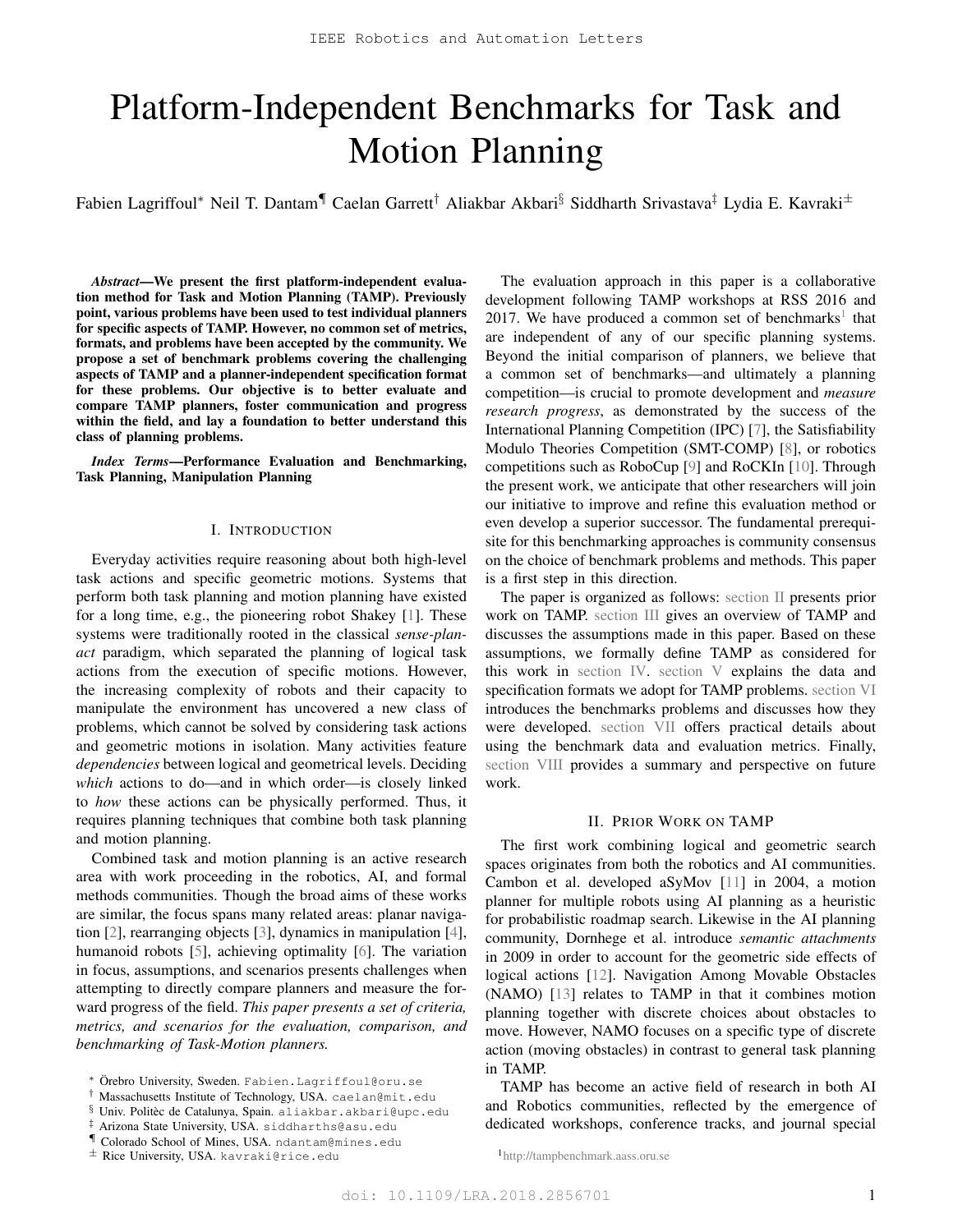issues: AAAI 2010 (workshop on Bridging the gap between Task and Motion Planning), ICAPS (PlanRob workshop since 2012, Robotic Track since 2015), RSS since 2013 (workshop on Task and Motion Planning), IROS 2013-2015 (AI-based Robotics, AI and Robotics, Task Planning for Intelligent Robots), AI Journal 2014 (special issue on AI and Robotics), and the International Journal of Robotics Research's current call for a special issue on Task and Motion Planning.

Planning systems combining both types of planning have flourished [\[14\]](#page-7-7), [\[15\]](#page-7-8), [\[16\]](#page-7-9), [\[17\]](#page-7-10), [\[18\]](#page-7-11), [\[19\]](#page-7-12), [\[20\]](#page-7-13), [\[21\]](#page-7-14), [\[4\]](#page-6-3), [\[22\]](#page-7-15), [\[23\]](#page-7-16), together with their own planner-specific evaluations, yet no common benchmarks have so far been established. These systems are evaluated on subsets of possible problems which do not cover all the features of TAMP, therefore leading to (over)specialized planners [\[24\]](#page-7-17). The topic of benchmarks for TAMP is recurrently proposed in dedicated workshops, and we hope through this paper to finally address the issue.

# III. OVERVIEW OF TAMP

<span id="page-1-0"></span>TAMP combines logical and geometric reasoning. Robots need logical reasoning to determine which actions are needed to achieve a given goal, and they need geometric reasoning to know if and how these actions can be physically performed. TAMP addresses this issue by combining discrete task decisions about objects and actions with continuous motion decisions about paths.

Typical algorithms for independent task planning and motion planning are fundamentally different. Task planning finds a discrete sequence of actions to transition from a given start state to a desired goal condition, typically using heuristic search or constraint satisfaction. Geometric motion planning finds a collision-free path from a given start configuration to a desired goal, typically using sampling or optimization-based methods. TAMP combines these two planning domains and addresses the interaction between them.

The range of problems which may be considered "TAMP" is large, spanning geometric vs. dynamic, fully vs. partially observable, deterministic vs. non-deterministic, and singleagent vs. adversarial vs. collaborative cases. For the scope of this work, we have necessarily restricted the focus to produce a workable benchmark set. We hope that further evaluation and developments will lead to standardized benchmarks for broader problem classes in the future.

# *A. Assumptions*

This benchmark set addresses the *geometric, fullyobservable, deterministic, single-agent* subset of TAMP. We focus on the computational complexity of searching coupled logical and geometric spaces, in contrast to other areas of robotics which may primarily focus on uncertainty and partial observability. Hence, we make the following assumptions:

- Geometric: Motion planning over positions only is sufficient. Objects that are grasped or placed are kinematically coupled with the parent object and do not move or slide.
- Fully Observable: The initial state is entirely known geometrically (positions, meshes, configurations), semantically (e.g., movability of objects, placement locations).

• Deterministic: State is only changed by the planned actions. Robot motions and object grasp/release operations exactly follow the output of the path planner.

## *B. Specification of TAMP Problems*

*1) Task Requirements:* At a high level, task planners search through a discrete transition system (see [1\)](#page-1-2). We need a specification format that is sufficiently *expressive* and *compact* to represent our domains of interest. The Planning Domain Definition Language (PDDL) [\[25\]](#page-7-18), [\[26\]](#page-7-19) is a task modeling language with wide support due to its use in the International Planning Competition [\[7\]](#page-7-0). PDDL's status as a de facto standard makes it a natural choice to exchange task domains for this benchmark set. Though the problems are specified in PDDL (see [subsection V-A\)](#page-3-1), we anticipate that task-motion planners will also use other representations internally, e.g., answer set programming (ASP) [\[27\]](#page-7-20), SMTLib [\[28\]](#page-7-21), or temporal logics, based on specific implementation decisions. We discuss the details of the task specification format in [subsection V-A.](#page-3-1)

*2) Motion Requirements:* Abstractly, motion planners find paths through a (typically continuous) configuration space. Thus, we need to specify the configuration space for the motion planner. For this initial benchmark set, we focus on geometric motion planning and leave dynamic or physicsbased planning [\[4\]](#page-6-3), [\[29\]](#page-7-22), [\[30\]](#page-7-23) to future benchmark sets. The geometric case is sufficient for many manipulation scenarios. The configuration space for the motion planner is based on the robot's kinematics, i.e., joints, and the positions of the rigid bodies in the environment. There are many equivalent formats to specify robot kinematics and rigid body geometry. We discuss the details of the motion specification format in [subsection V-B.](#page-3-2)

# IV. TAMP PROBLEM DEFINITION

<span id="page-1-1"></span>We formulate the TAMP problem starting from the conventional formulations of task planning [\[31\]](#page-7-24) and motion planning [\[32\]](#page-7-25), [\[33\]](#page-7-26).

#### <span id="page-1-3"></span>*A. Task Planning*

Task planning finds a sequence of discrete or symbolic actions from an initial state to a desired goal state. While task planning covers a wide range of problems, all notations and representations correspond to a *state-transition-system* [\[34\]](#page-7-27):

<span id="page-1-2"></span>*Definition 1 (Task State-Transition-System):* A task domain is the tuple  $\Sigma = (S, A, \gamma, s_0, S_q)$  where,

- $S$  is a finite set of states
- $\bullet$  A is a finite set of actions
- $\gamma$ :  $S \times A \rightarrow S$  is a deterministic state-transition function, thus gives one state when applicable, which we denote by  $\gamma(s, a) = s'$ .
- $s_0 \in S$  is the start state
- $S_q \subseteq S$  is the set of goal states

*Definition 2 (Task Plan):* A task plan for domain  $\Sigma$  =  $(S, A, \gamma, s_0, g)$  is the sequence  $\langle a_0, a_1, \ldots, a_n \rangle$ , where each  $a_i \in A$ , for  $0 \leq i < n$ ,  $s_{i+1} = \gamma(s_i, a_i)$ , and  $s_n \in g$ . That is, the task plan is a string in the language of  $\Sigma$ .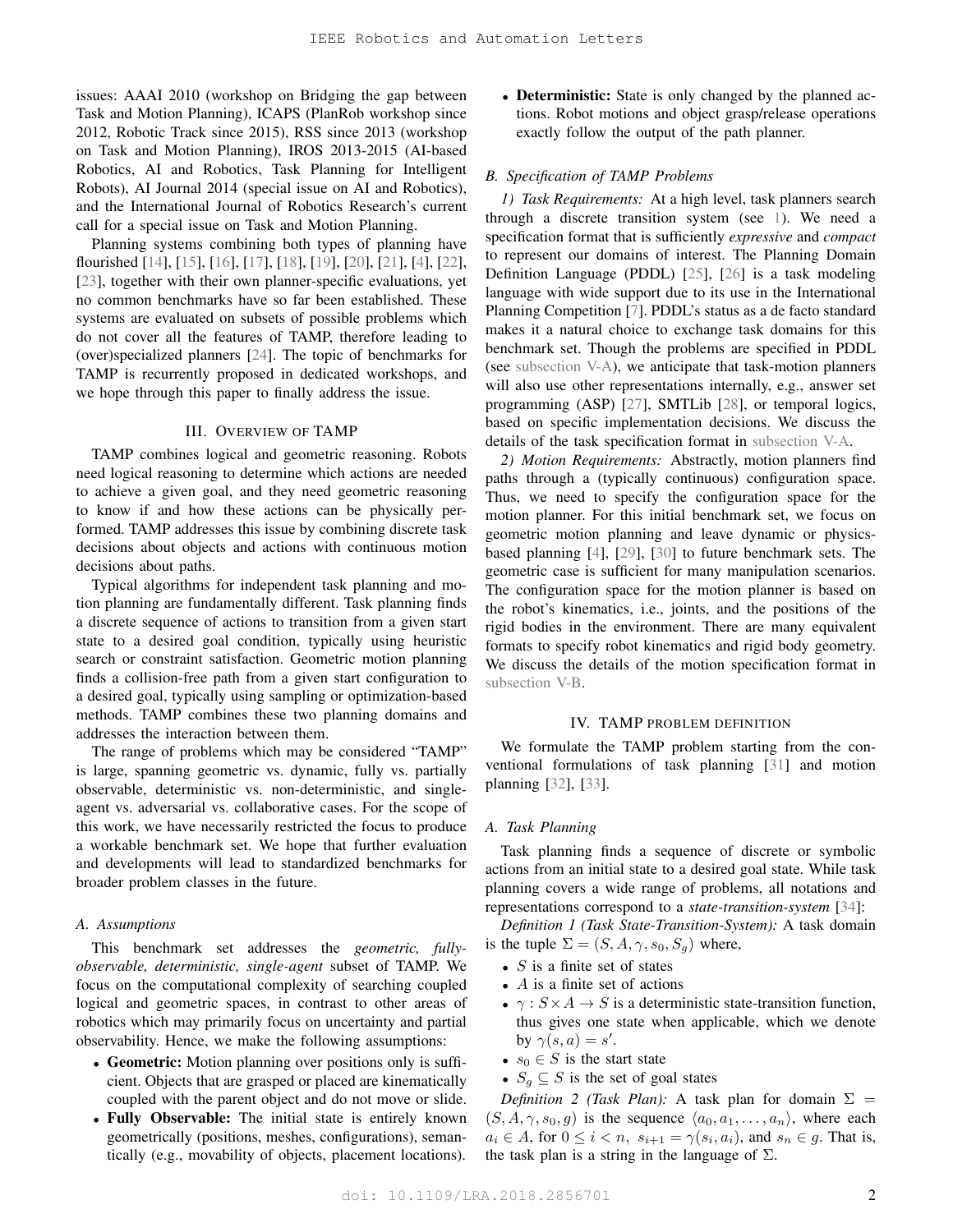Since for even small task planning problems, it is computationally infeasible to explicitly represent all states S, one must instead use various compact, symbolic representations, e.g., the Planning Domain Definition Language (PDDL) [\[25\]](#page-7-18), Linear Temporal Logic (LTL) [\[35\]](#page-7-28), Answer Set Programming (ASP) [\[27\]](#page-7-20),  $C+$  [\[36\]](#page-7-29), etc.

### <span id="page-2-0"></span>*B. Motion Planning*

Abstractly, motion planning finds valid paths through a *configuration space* C from a given start to a given goal state. The *free configuration space*,  $C_{\text{free}} \subseteq C$ , is the space of configurations, e.g., configurations where the robot does not collide with objects or itself.

*Definition 3 (Motion Plan):* Given free configuration space  $\mathcal{C}_{\text{free}}$ , initial configuration  $q_I \in \mathcal{C}_{\text{free}}$ , and goal configurations  $G \subseteq \mathcal{C}_{\text{free}}$ , a motion plan is defined as either:

- 1) A sequence  $Q = \langle q_0, \ldots, q_n \rangle$  where  $q_0 = q_I$  is the start configuration,  $q_n \in G$  is a goal configuration, each  $q_i \in$  $C_{\text{free}}$  is valid, and subsequent configurations are nearby  $||q_{i+1} - q_i|| \leq \epsilon;$
- 2) Or a continuous trajectory  $\tau : [0, 1] \rightarrow C_{\text{free}}$  such that  $\tau(0) = q_I$  and  $\tau(1) \in G$ .

Typically, we will conduct motion planing in planar or 3 dimensional worlds—  $W = \mathbb{R}^2$  or  $W = \mathbb{R}^3$ —with obstacle region  $O$ , and one or more multi-jointed robots. A configuration  $q \in \mathcal{C}$  corresponds to joint position vector for the robot, and a free configuration  $q \in \mathcal{C}_{\text{free}}$  is a joint position vector not in collision. Widely-used software packages model the configuration space of robot manipulators using kinematic trees or scene graphs [\[37\]](#page-7-30), [\[38\]](#page-7-31), [\[39\]](#page-7-32) of local coordinate frames and attached rigid-body geometry (i.e., meshes), connected by the robots' joints. Explicit representations of the free configuration space  $C_{\text{free}}$  are generally infeasible to produce, so we instead use "blackbox" collision checkers [\[40\]](#page-7-33) to test the validity (freedom-from-collision) of configurations during planning.

# <span id="page-2-1"></span>*C. Task-Motion Planning*

The interaction between task planning and motion planning is fundamental to TAMP. However, different planning approaches have formalized task-motion interaction differently. Thus, we first informally discuss the necessary relations between task planning and motion planning. Then, we summarize different specific formalizations. Finally, we present a minimal interaction specification for the benchmark set.

TAMP requires that we establish relationships between (1) states and configurations and (2) actions and motion plans. These relations ensure *consistence* between symbolic and geometric domains. Consistence implies, for instance, that the initial state  $s_0 \in S$  correspond to the initial configuration  $q_0 \in \mathcal{C}$ . Similarly, each action  $a \in A$  in the task plan can only occur if there exists a corresponding feasible motion plan  $\tau_a \in \mathcal{C}_{\text{free}}$ . Actions that change the free configuration space—e.g., grasping an object with the robot's gripper must be reflected at the motion planning level, e.g., with an additional fixed joint between object and gripper. Finally, symbolic-geometric consistence implies that during execution of a motion plan, the world does not undergo uncontrolled state transitions, i.e., given the state transition  $\gamma(s, a) = s'$ , the configurations traversed by the motion plan cannot be mapped to a state other than  $s$  or  $s'$ . Based on these necessary relations, we now summarize different specific approaches to task-motion interaction.

Various methods and formalizations of task-motion interaction are used by different planning systems. The *domain semantics* approach introduces a pair of functions to define taskmotion interaction in terms of *abstraction* and *refinement* [\[41\]](#page-7-34), [\[42\]](#page-7-35). The *abstraction* function maps from a scene graph to a task state, and the *refinement* function maps from an action to a motion planning goal and an updated scene graph. Similar to the aforementioned refinement, *Semantic attachments* [\[12\]](#page-7-5) connect PDDL-type actions to external geometric procedures, and the *Planner-Independent Interface Layer* [\[19\]](#page-7-12) implements a symbolic-to-geometric mapping. Pre-computing *reachability maps* is another approach to ensure the semantics of a task domain or a logic program to reflect geometric constraints [\[16\]](#page-7-9), [\[43\]](#page-7-36), [\[14\]](#page-7-7). The *sample-based* approach [\[44\]](#page-7-37) introduces conditional samplers to generate configurations corresponding to task states or actions. For example, a conditional sampler for a grasp action would generate configurations based on inverse kinematics to put the manipulator in a grasping configuration.

For the scope of this paper, we adopt a simplified model of task-motion interactions with the aim of maximizing compatibility with various planning systems. We use two abstract mapping functions:

- $\phi: S \to 2^C$  which maps states to configurations;
- $\xi : A \rightarrow 2^C$  which maps actions to motion plans.

As an example, if task state s indicates "the robot is in the kitchen",  $\phi(s)$  encompasses *all* the configurations such that the robot is located in the kitchen, grasping or not all available objects in any possible ways, the remaining objects lying in all possible poses.  $\phi$  and  $\xi$  are further described in [subsection V-C](#page-3-3) when we present a concrete implementation of task-motion interactions in the context of manipulation problems.

Based on this minimal specification of task-motion interaction, we now define the TAMP problem.

<span id="page-2-2"></span>*Definition 4 (Task-Motion Planning):* Given a tuple  $(C, \Sigma, \phi, \xi, q_0)$ , the TAMP problem is to find a sequence of actions  $\langle a_0, a_1, \ldots, a_{n-1} \rangle$  following a sequence of task states  $\langle s_0, s_1, \ldots, s_n \rangle$  such that

$$
s_n \in S_g \text{ and } (1)
$$

$$
s_{i+1} = \gamma(s_i, a_i) \tag{2}
$$

and to find a sequence of motion plans  $\langle \tau_0, \tau_1, \ldots, \tau_{n-1} \rangle$  such that  $\forall i = 0 \dots n-1$ :

$$
\tau_i(0) \in \phi(s_i) \text{ and } \tau_i(1) \in \phi(s_{i+1}) \tag{3}
$$

$$
\tau_i \in \xi(a_i), \text{ and } \tag{4}
$$

$$
\tau_i(1) = \tau_{i+1}(0) \tag{5}
$$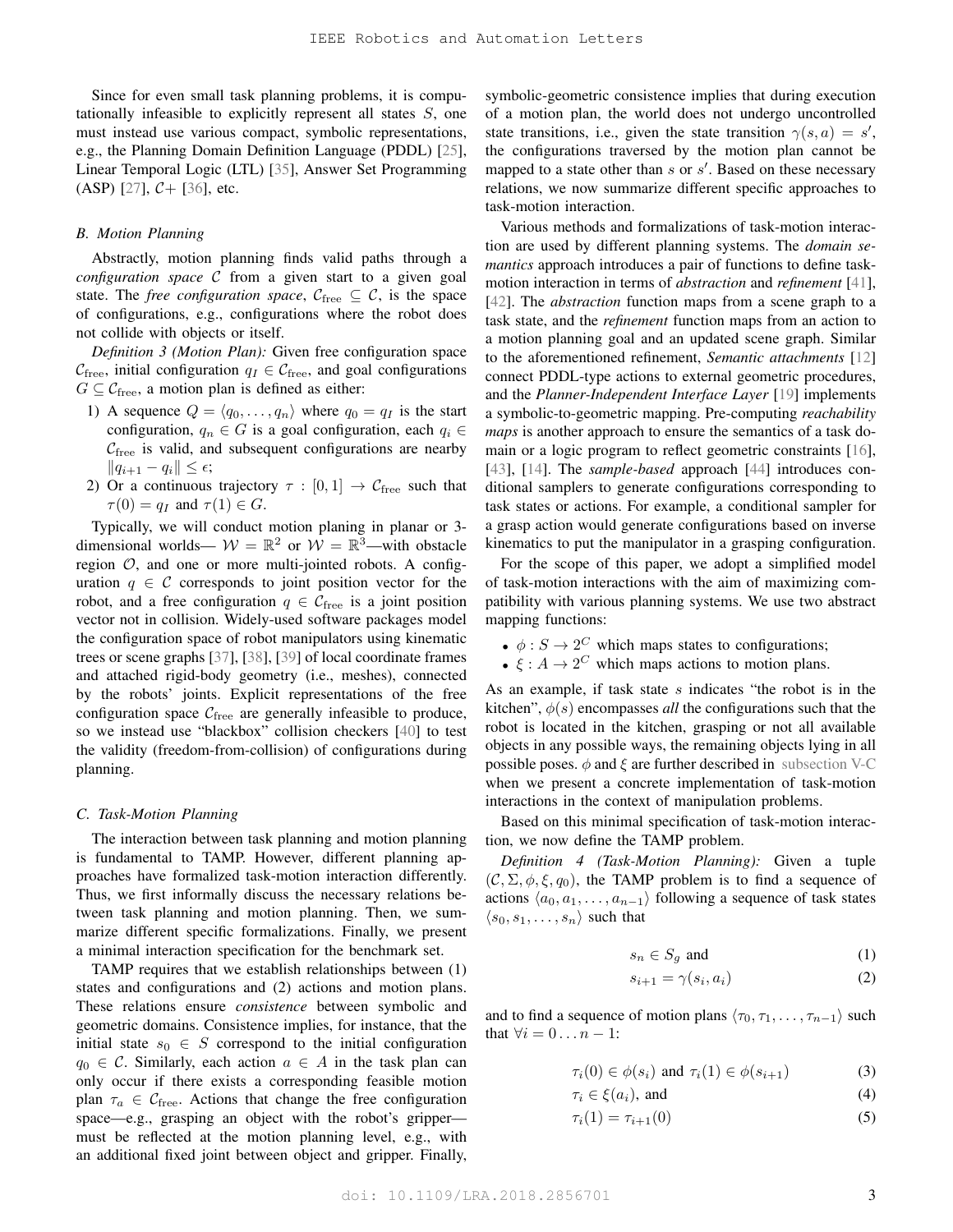## V. SPECIFICATION OF BENCHMARK PROBLEMS

<span id="page-3-0"></span>The data and formats to specify benchmark problems are a necessary part of any planner-independent test suite for TAMP. Thanks to existing benchmarks, competitions [\[7\]](#page-7-0), and software packages [\[39\]](#page-7-32), there are already many standard formats and languages for task planning and motion planning in isolation. Thus, we adopt the standard and conventional formats for the task domain (see [subsection IV-A\)](#page-1-3) and the motion domain [\(subsection IV-B\)](#page-2-0). For task-motion interaction ( [subsection IV-C\)](#page-2-1) at the current stage, we provide high-level semantic information on grasp points, placement locations, etc. with the hope of stimulating further testing and development leading to an eventual standard format.

#### <span id="page-3-1"></span>*A. Task Specification*

The de facto standard format for task domains is the Planning Domain Definition Language (PDDL) [\[26\]](#page-7-19) developed for the International Planning Competition [\[7\]](#page-7-0). PDDL defines the task language in terms of actions with symbolic (Boolean expression) preconditions and effects, an initial state, and a symbolic expression for the set of goal states. A transition in the task language corresponds to taking a PDDL action, where the PDDL precondition holds in the predecessor state and the PDDL effect sets the successor state. PDDL compactly represents large state spaces using symbolic expressions for sets of states. [Figure 1](#page-4-1) shows an example PDDL specification for the classic Towers of Hanoi problem, detailed in [subsection VI-A.](#page-4-2)

While we adopt PDDL for the benchmark set as a standard interchange format for transitions sytems, this choice does not preclude use of other representations, e.g., ASP, LTL, within planners. The choice of modeling language may, however, influence the focus of planners [\[45\]](#page-7-38), and we hope further use of the benchmarks will yield refinements to the task specification format.

## <span id="page-3-2"></span>*B. Motion Specification*

The essentially universal model for robot manipulators is the kinematic tree or scene graph with attached rigid body geometry (meshes) [\[37\]](#page-7-30), [\[38\]](#page-7-31), [\[39\]](#page-7-32), [\[42\]](#page-7-35). However, there are various alternative formats to specify the tree structure and the mesh data. We briefly summarize some major formats and explain the choices for the benchmark set aimed at maximizing compatibility.

*1) Kinematics:* Historically, Denavit-Hartenberg (DH) parameters [\[46\]](#page-7-39) were a common approach to specify manipulator kinematics, though they did not address the meshes necessary for collision detection. The ROS Universal Robot Definition Format (URDF) [\[47\]](#page-7-40) is a currently popular representation for robot manipulators with widespread support from robot vendors and the ability to reference external mesh files. Due to the wide availability of URDF models for many robots, we specify the benchmark problems using URDF.

*2) Geometry:* Numerous formats for mesh data have been developed by the animation and computer-aided design (CAD) communities. One attempt at a universal interchange format is the XML-based COLLADA [\[48\]](#page-7-41). However, the COLLADA specification is difficult to implement and software support and compatibility is poor. The Wavefront Object (OBJ) format is a lightweight representation for mesh data that is humanreadable and easy to parse. Wavefront OBJ is widely supported among animation and CAD software packages. Thus, we specify meshes for the benchmark set using OBJ.

#### <span id="page-3-3"></span>*C. Specification of Task-Motion Interaction*

TAMP planners use their own symbolic-geometric mappings, hence there is currently no standard language to specify task-motion interaction. This stems from the fact that (1) at the task level, domains can be modeled at arbitrary levels of abstraction, and (2) at the motion level, there are various ways of implementing motion primitives. Consider for instance a planner using the following motion primitive for grasping: "*reach X with the manipulator, close the gripper, lift X off the table by 5cm*", while another planner uses: "*reach X with full-body motion, close the gripper*". Comparing both planners would not be fair because they do not afford the same possibilities of action in the first place, therefore they cannot reach the same solution space.

To promote fair comparison of planners, we provide simplified symbolic-geometric mappings  $\phi$  and  $\xi$  (see [subsec](#page-2-1)[tion IV-C\)](#page-2-1) for manipulation scenarios. This semantic information is based on both the properties of the robot and environment. The existing Semantic Robot Definition Format (SRDF) provides some of necessary information but does not fully cover the needs of Task-Motion interaction. We provide the data relating task actions and motions as XML files<sup>[2](#page-3-4)</sup> included with the benchmarks.

*1) State-configuration mapping (*φ*):* We make the following assumptions which are restrictive, but allow us to specify  $\phi$ unambiguously and make sure that different planners actually address the same problems:

- *Surfaces Supporting Stable Placement (SSSP)*: When moved, objects can only be placed at these regions. An SSSP is a flat polygon, segment, or point attached to an object (see [Figure 2\)](#page-4-3).
- *Stable Object Poses (SOP)* : At rest, objects have to lie in one of these predefined poses. An SOP is represented by a rotation matrix, an axis of rotation (both in world frame) and a distance (to a SSSP) (see [Figure 3\)](#page-4-4).

For each object, an *optional* set of grasps is provided, i.e., the planner may use it or not. A discrete grasp is represented by a grasp frame (in the reference frame of the object), and a continuum of grasps is represented by a single grasp frame plus an axis of rotation (see [Figure 4\)](#page-4-5).

*2) Action-motion plan mapping (*ξ*):* Specifying how symbolic actions relate to motion plans is partly done in [4,](#page-2-2) which imposes start and goal configurations (Equation (3)) and continuity constraints (Equation (5)). Only motion primitives needs to be specified. From our experience, there are as many motion primitives as there are system designers. In order to keep the benchmarks accessible to a majority of planners, we only specify which joints are allowed to be actuated for a given

<span id="page-3-4"></span><sup>2</sup> [http://tampbenchmark.aass.oru.se/index.php?title=XML](http://tampbenchmark.aass.oru.se/index.php?title=XML_format_description) format [description](http://tampbenchmark.aass.oru.se/index.php?title=XML_format_description)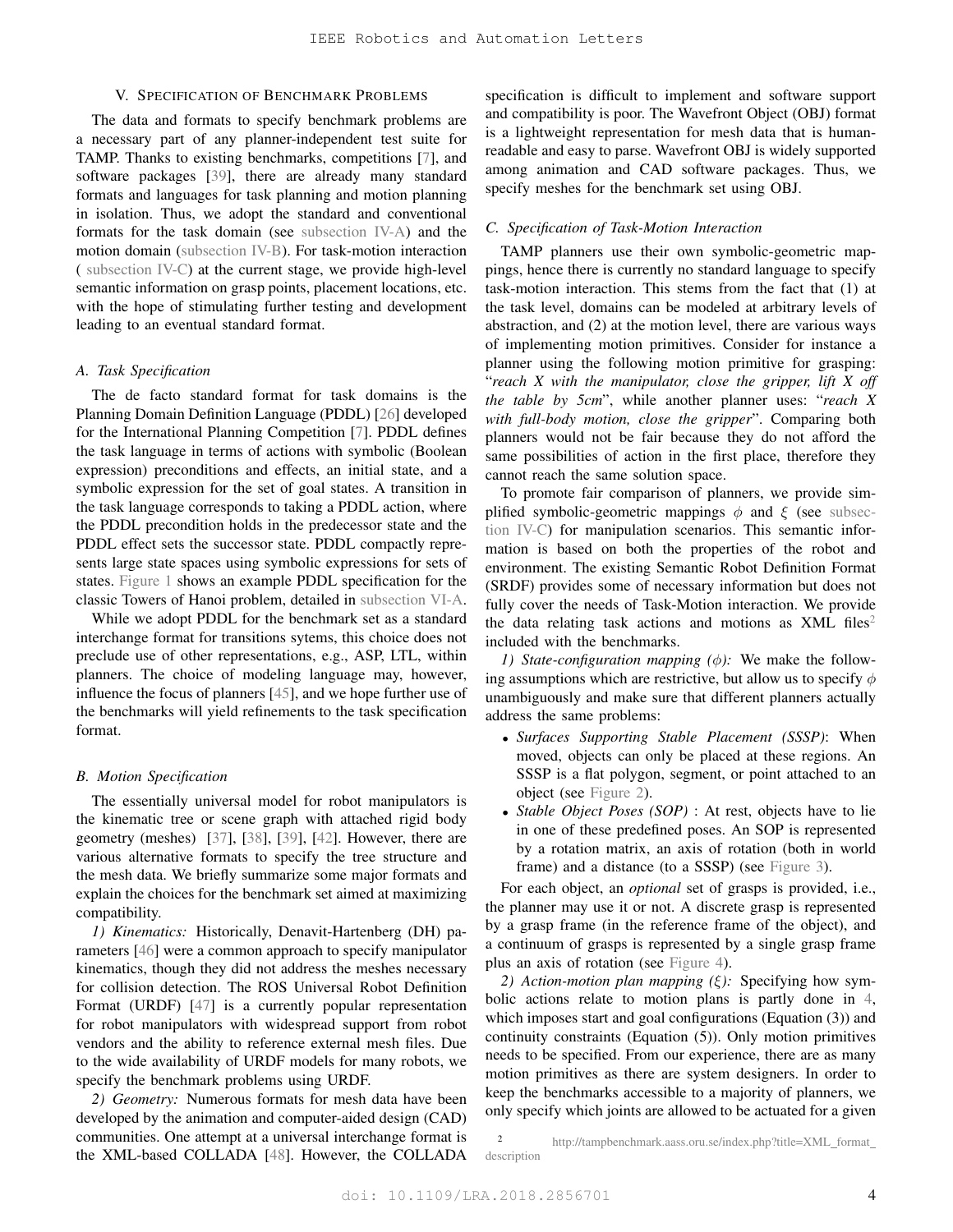<span id="page-4-1"></span>( : a c t i o n move : p ar ame ter s ( ? d i s c ? f rom ? t o ) : p r e c o n di ti o n ( and ( s m a l l e r ? t o ? d i s c ) ( on ? d i s c ? f rom ) ( c l e a r ? d i s c ) ( c l e a r ? t o ) ) : e f f e c t ( and ( c l e a r ? f rom ) ( on ? d i s c ? t o ) ( n o t ( on ? d i s c ? f rom ) ) ( n o t ( c l e a r ? t o ) ) ) ) (a) ( : i n i t ( s m a l l e r peg1 d i s c 1 ) . . . ( s m a l l e r peg3 d i s c 3 ) ( s m a l l e r d i s c 2 d i s c 1 ) ( s m a l l e r d i s c 3 d i s c 1 ) ( s m a l l e r d i s c 3 d i s c 2 ( c l e a r peg2 ) ( c l e a r peg3 ) ( c l e a r di c 1 ) ( on d i s c 3 peg1 ) ( on d i s c 2 d i s c 3 ) ( on d i s c 1 d i s c 2 ) ) ( : g o al ( and ( on d i s c 3 peg3 ) ( on d i s c 2 d i s c 3 ) ( on d i s c 1 d i s c 2 ) ) ) (b)

Fig. 1: Example PDDL task specification for the Towers of Hanoi problem (see [subsection VI-A\)](#page-4-2). (a) represents the transition function  $\gamma$  of the task language (see [1\)](#page-1-2) using PDDL actions with preconditions and effects. (b) represents the start and goal states of the task language using symbolic expressions.

<span id="page-4-3"></span>

Fig. 2: Rectangular SSSP for a table represented by the list  $((x_1,y_1,z_1),(x_2,y_2,z_2),(x_3,y_3,z_3),(x_4,y_4,z_4))$ .

<span id="page-4-4"></span>

Fig. 3: Two SOPs (upright and upside down) for a cup represented by the set  $\{(R_1,(0,0,1),0.03),(R_2,(0,0,1),0.07)\}.$ 

action. No further details about motion planning are specified, i.e., we consider the *maximum* number of degrees of freedom as the common ground. Note that it is perfectly valid to actuate a subset of the proposed joints. This leaves freedom for the users in the design of their motion primitives. On the other hand, it may be the case that a benchmark requires, e.g., the manipulators to be actuated separately (because the problem is more challenging that way). This would imply for some users (e.g., using only dual-arm motion planning) to implement new motion primitives to comply with the specifications. This information is given in the XML files $4$  aforementioned.

## VI. BENCHMARKS

<span id="page-4-0"></span>This section examines five benchmark problems selected to evaluate planners based on the criteria in [Table I.](#page-4-6) These criteria feature properties which make TAMP problems computationally difficult, based on scenarios from TAMP literature, experience with empirically difficult TAMP problems, and theoretical studies on difficult TAMP criteria [\[13\]](#page-7-6), [\[49\]](#page-7-42). We consider the following criteria to evaluate TAMP in the fullyobservable, deterministic case:

<span id="page-4-5"></span>

Fig. 4: A discrete grasp set :  ${G_1, G_2, G_3}$  (left) and a continuous grasp set  $(G_o, (0, 0, 1))$  (right).

<span id="page-4-6"></span>

| Criteria                | Pb. 1 | <b>Ph. 2</b> | Pb. 3 | Pb. 4 | Pb. 5 |
|-------------------------|-------|--------------|-------|-------|-------|
| Infeasible task actions |       |              |       |       |       |
| Large task spaces       |       |              |       |       |       |
| Motion/Task Trade-off   |       |              |       |       |       |
| Non-monotonicity        |       |              |       |       |       |
| Non-geometric actions   |       |              |       |       |       |

TABLE I: Criteria evaluated by each benchmark problem

- Infeasible task actions: Some task actions are not possible, i.e, no corresponding motion plan exists. Possible causes of infeasibility include blocking objects and kinematic limits of the robot.
- Large task spaces: The underlying task planning problem requires substantial search effort.
- Motion/Task Trade-off: The problem can be solved with fewer steps if grasps and placements are carefully chosen.
- Non-monotonicity: Some objects need to be moved more than once for achieving the goal.
- Non-geometric actions: The problem involves actions which change discrete state  $\Sigma$  but not configurations  $\mathcal{C}$ .

#### <span id="page-4-2"></span>*A. Problem 1: Towers of Hanoi*

We extend the classic Tower of Hanoi problem to robot manipulation. The base of the robot is fixed. The rods are set in a triangular fashion and the discs are very thick, so that stacking them on a rod may temporarily create an obstacle and prevent from picking/placing discs on other rods.

This problem evaluates the *large task space* and *infeasible task actions* criteria. Although the rules are simple, the optimal solution plan for *n* discs contains  $2^n - 1$  steps, without considering geometry (large task space). The rules of the game require certain intermediate states, many of which are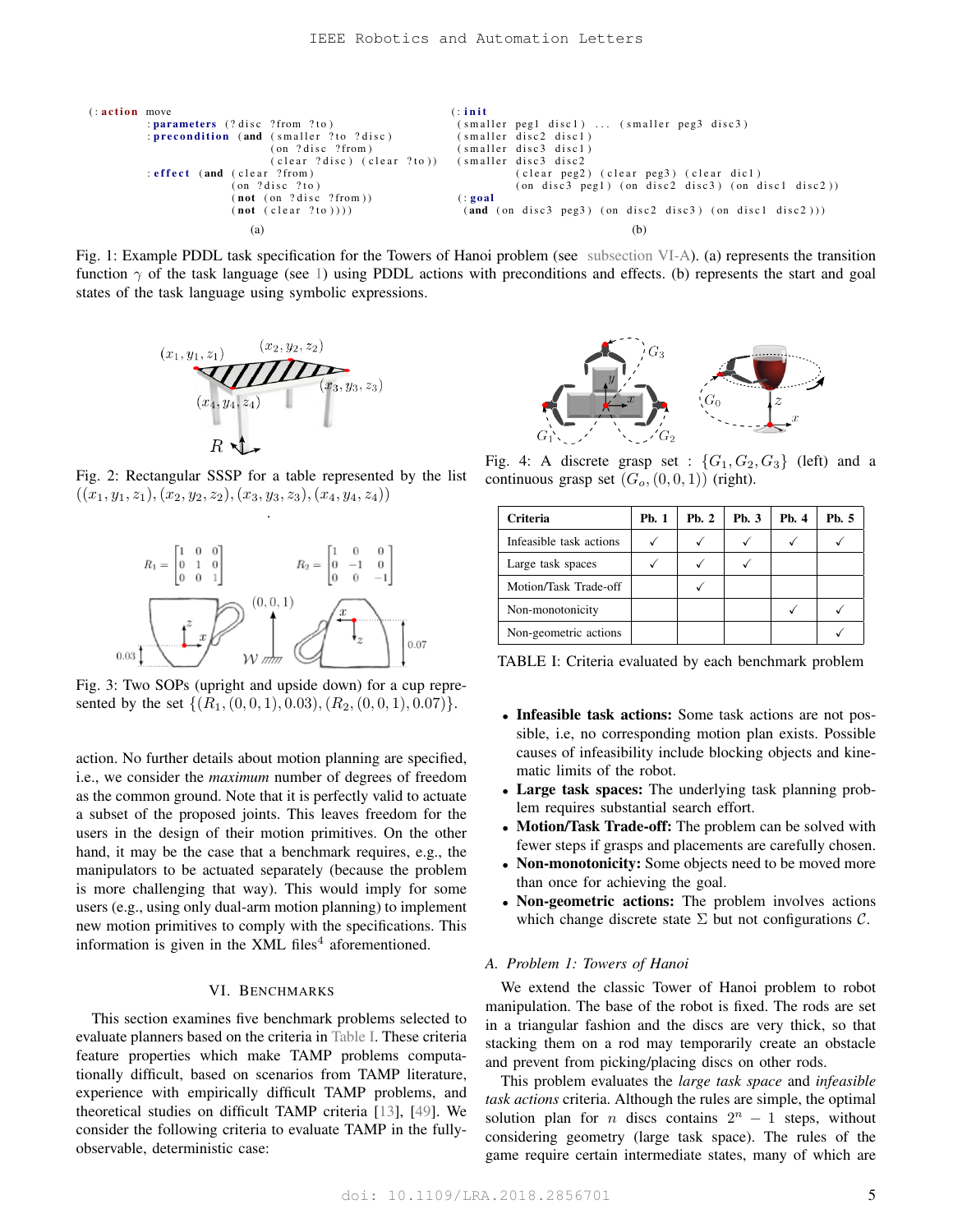

Fig. 5: The *Towers of Hanoi* benchmark

geometrically infeasible (infeasible task actions) if the chosen order creates occlusions.

<span id="page-5-0"></span>*B. Problem 2: Blocks World*



Fig. 6: The *Blocks World* benchmark

Another classical task planning problem, in which the goal is to stack the blocks in alphabetical order anywhere it is possible. The base is fixed, only top-grasps can be used, and hand-over is not allowed.

This problem evaluates the *infeasible task actions*, *large task space*, and *motion/task trade-off* criteria. An obstacle is hovering over the table, such that the grippers would collide with it if more than two blocks are stacked on the table (infeasible task actions). Both initial piles need to be unstacked somewhere and re-stacked on one of the trays. During this process, half of the blocks need to transit from one tray to another, through the table. This requires many actions (large task space). The region on the table where blocks transit has to be reachable by both arms, therefore its size is limited. One must choose between few steps and cluttered table, or many steps and uncluttered table (motion/task trade-off).

# *C. Problem 3: Sort clutter*

The goal constraints are that all  $N$  blue blocks must be on the left table and all  $N$  green blocks must be on the right table. There are also  $2N$  red blocks acting as obstacles for reaching blue and green blocks.

This problem evaluates the *infeasible task actions* and *large task space* criteria. The close proximity of the blocks forces the planner to carefully order its operations, as well as to move red blocks out of the way without creating new occlusions



Fig. 7: The *Sort Clutter* benchmark

(infeasible task actions). Solving the problem requires to move many objects, sometimes multiple times (large task space).

*D. Problem 4: Non-Monotonic*



Fig. 8: The *Non-Monotonic* benchmark

The robot must move the green blocks from the left table to a corresponding position on the right table. In the goal state, blue and cyan blocks have to be in their initial poses.

This problem evaluates the *infeasible task actions* and *nonmonotonicity* critiera. Both the initial and goal poses are blocked by four blue and cyan blocks respectively (infeasible task actions). The goal condition of blue and cyan blocks requires to temporarily move them away and bring them back later on (non-monotonicity) in order to solve the problem.

*E. Problem 5: Kitchen*



Fig. 9: The *Kitchen* benchmark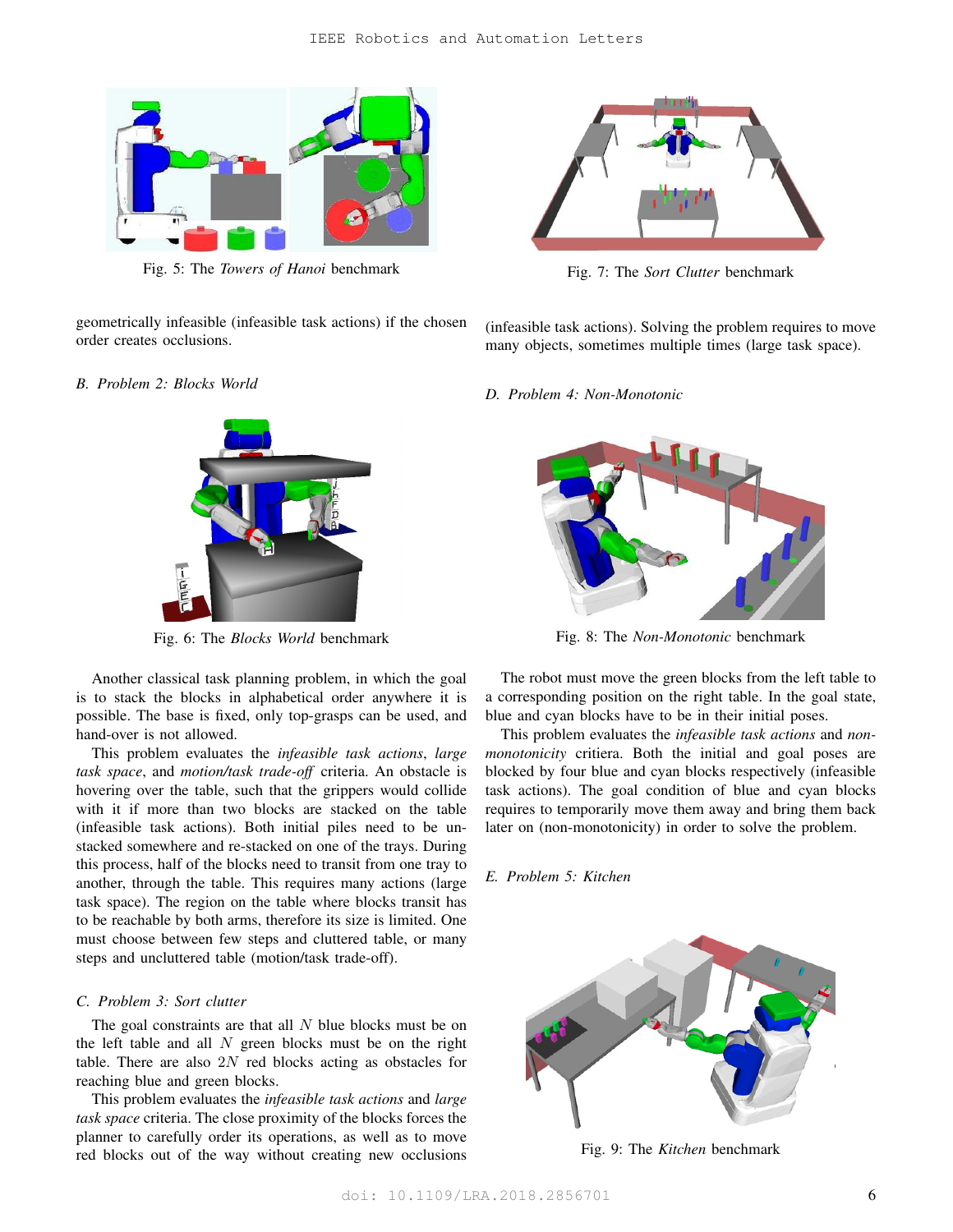The robot must "prepare a meal" by cleaning two glasses (blue blocks), cooking two cabbages (green blocks), and setting the table. Objects can be cleaned when placed on the dishwasher and cooked when placed on the microwave. An object must be cleaned before it can be cooked. Finally, the radishes (pink blocks) initially obstruct the cabbages on the shelf forcing the robot to move them. But, to maintain a tidy kitchen, the robot must also return them to their initial poses.

This problem evaluates the *infeasible task actions*, *nonmonotonicity*, and *non-geometric actions* criteria. A cook action is non-monotonic and both cook (via the stove) and clean (via the dishwasher) are non-geometric from the robot's perspective. Reaching target objects may also require removing blocking objects.

# VII. USING THE BENCHMARK SET

<span id="page-6-6"></span>The current benchmark set is independent of specific planners and specific robots to maximize portability to different platforms and support physical testing on available hardware. We have, however, used the PR2 as an example since it is a commonly-used robot. We anticipate that the problems will port to other robots, though some cases may require slight modification. For example, the *Blocks World* benchmark (see [subsection VI-B\)](#page-5-0) may require different placements of the trays, or a different position of the hovering obstacle, because reachability and occlusions may differ for some other robots.

Each problem is available in different scales. For instance, the *Towers of Hanoi* problem is proposed with 3, 4, 5, and 6 discs. For each scale, there are  $N$  random variations of the initial geometric state, over which the average values of the metrics are computed.

## *A. Files*

The proposed benchmarks are available online at the following address: [http://tampbenchmark.aass.oru.se/index.php?](http://tampbenchmark.aass.oru.se/index.php?title=Problems) [title=Problems](http://tampbenchmark.aass.oru.se/index.php?title=Problems)

For each problem, we provide following data to define the task domain, motion domain, and task motion interaction:

- 1) A PDDL file defining the task domain
- 2) An archive containing all scene meshes in Wavefront OBJ format
- 3) An XML file describing:
	- a) the initial pose of all objects;
	- b) the initial configuration of the robot $(s)$ ;
	- c) the initial kinematic coupling between objects;
	- d) which objects are movable;
	- e) the Surfaces Supporting Stable Placement (SSSP);
	- f) the Stable Object Poses (SOP);
	- g) Grasp Sets (optional).

# *B. Metrics*

We propose to quantitatively compare TAMP systems based on metrics that evaluate performance of the planner itself and quality of the computed plans. Planner performance can be measured in terms of average planning times, overall success rate, or success rate within a time bound. For the current benchmarks, we propose measuring plan quality in terms of length of the computed plan, both for the number of actions in the task plan and total length of the motion plans. Multiple metrics that cover efficiency, successful instances, and plan quality will measure the trade-offs between different TAMP approaches with different focus, for example expected efficiency vs. achieving probabilistic completeness.

### VIII. CONCLUSION

<span id="page-6-7"></span>In this paper, we have proposed a principled approach to evaluate and compare TAMP systems. Though work in TAMP has proceeded for more than a decade, it has remained until now difficult to directly compare different planners. We have formally define the TAMP problem under full observability and determinism assumptions, presented a way to unambiguously specify TAMP problems, and proposed five benchmark problems selected to cover the known challenges of TAMP. Finally, we provide a web page [\(http://tampbenchmark.aass.](http://tampbenchmark.aass.oru.se) [oru.se\)](http://tampbenchmark.aass.oru.se) to download the necessary data for the benchmark problems.

Our continuing step is to organize a workshop to use and discuss this benchmark set. Based on feedback from the community, the proposed problems and specification formats may be revised and improved in several possible ways. Rather than individual problem instances, we could produce problem generators with tunable hardness parameters, based on community evaluation of the criteria in [Table I.](#page-4-6) One could extend the class of problems, e.g., to partially observable, nondeterministic cases. Another possible direction is to organize a TAMP competition, which would require a common output format for plans and an automatic plan validator. We will continue development and dissemination of this benchmark set to promote direct comparison among TAMP systems.

Acknowledgments. This work is supported by the Swedish Knowledge Foundation (KKS) project "Semantic Robots" and by NSF grants IIS 1317849 and CCF-1514372 to the Kavraki Lab at Rice University, USA. This work was partially supported by the Spanish Government through the project DPI2016-80077-R. Aliakbar Akbari is supported by the Spanish Government through the grant FPI 2015.

## **REFERENCES**

- <span id="page-6-0"></span>[1] N. J. Nilsson, "Shakey the robot," AI Center, SRI International, 333 Ravenswood Ave., Menlo Park, CA 94025, Tech. Rep. 323, Apr 1984.
- <span id="page-6-1"></span>[2] M. Stilman and J. J. Kuffner, "Navigation among movable obstacles: Real-time reasoning in complex environments," *Int. Journal of Humanoid Robotics (IJHR)*, vol. 2, no. 04, pp. 479–503, 2005.
- <span id="page-6-2"></span>[3] A. Krontiris and K. Bekris, "Dealing with difficult instances of object rearrangement," in *Proceedings of Robotics: Science and Systems*, Rome, Italy, July 2015.
- <span id="page-6-3"></span>[4] A. Akbari, Muhayyudin, and J. Rosell, "Task planning using physicsbased heuristics on manipulation actions," in *Emerging Technologies and Factory Automation (ETFA), 2016 IEEE 21st International Conference on*. IEEE, 2016, pp. 1–8.
- <span id="page-6-4"></span>[5] L. Karlsson, J. Bidot, F. Lagriffoul, A. Saffiotti, U. Hillenbrand, and F. Schmidt, "Combining task and path planning for a humanoid twoarm robotic system," in *TAMPRA: ICAPS Workshop on Combining Task and Motion Planning for Real-World Applications*, 2012.
- <span id="page-6-5"></span>[6] W. Vega-Brown and N. Roy, "Asymptotically optimal planning under piecewise-analytic constraints," in *Workshop on the Algorithmic Foundations of Robotics*, 2016.